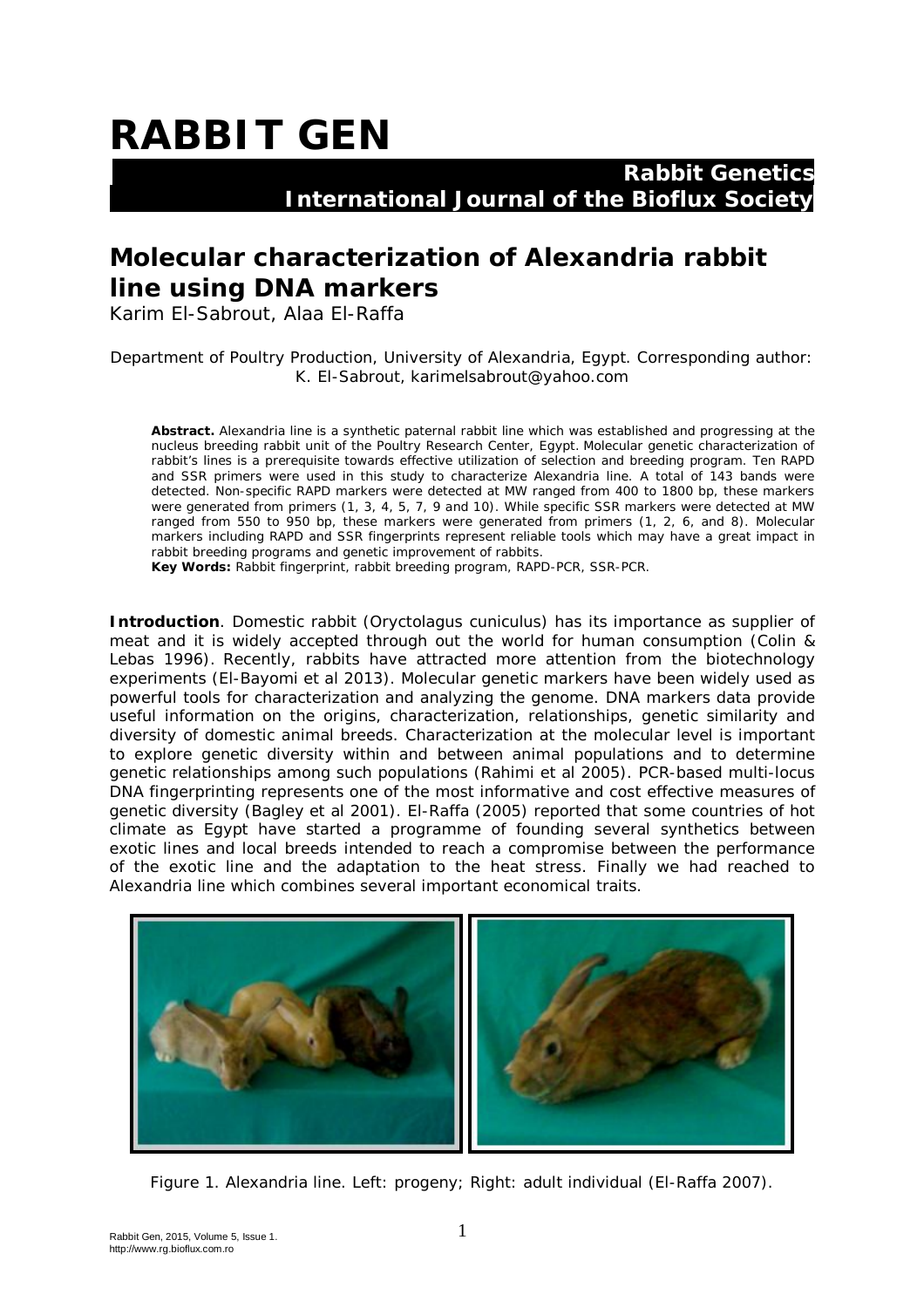Consequently, the main object of the present study is to genetically characterize Alexandria line (Figure 1) by studying DNA fingerprinting using: (i) RAPD analysis, (ii) SSR analysis.

Random amplified polymorphism DNA (RAPD) becomes an important technique for identifying lines of rabbits and the markers linked to economical traits of interest without the necessity for mapping the entire genome (Bardakci 2001). Furthermore, SSR markers have practical applications in breeding systems because they can be used in high-throughput analyses for genetic mapping, heritable diversity, purity analysis, and marker assisted selection.

#### **Material and Method**

*Experimental animals*. The experimental rabbits involved in this study were Alexandria line which is a synthetic paternal rabbit line originated by crossing a V-line with a Baladi Black rabbits. Individual selection for daily gain from weaning (28 days) to slaughter age (63 days) was used as a selection criterion of genetic improvement for this line. This line was established and progressing at the nucleus breeding rabbit unit of the Poultry Research Center, Faculty of Agriculture, Alexandria University, Egypt (El-Raffa 2005, 2007).

*Housing and management*. Rabbits of this study were housed in a rabbitry and were fed commercial pelleted diet containing 18% crude protein, 13% crude fiber and 2600 Kcal/Kg. By using high standard hygiene and good management, the happening of dangerous diseases was largely avoided and rabbits have never been treated with any kind of systematic vaccination.

### *Molecular genetic analysis*

*Blood collection*. Approximately 2 mL of blood sample was collected from central artery vein of the ear under vacuum in centrifuge tubes containing EDTA as anticoagulant for molecular genetic analysis. Blood samples were taken from ten rabbits and all rabbits used were normal, healthy and sexually fertile.

*DNA extraction*. DNA was extracted from whole blood following the instruction of Thermo Scientific GeneJET Genomic DNA Fermentas Purification Kit. The quantity and quality of the isolated DNA was determined by spectrophotometer (at 260 nm to that of 280 nm) and agarose gel electrophoresis.

*RAPD-PCR analysis*. To resultant RAPD profiles from rabbit DNA, 10 different decamer oligonucleotide RAPD markers from the Operon Technologies were used for identifying Alexandria line (Table 1).

Table 1

| List of 10 RAPD primers and their sequences employed for rabbits |  |  |  |
|------------------------------------------------------------------|--|--|--|

| N  | Primer code      | Nucleotide sequence (5'-3') |
|----|------------------|-----------------------------|
|    | OPA1             | CAGGCCCTTC                  |
| 2  | OPA <sub>2</sub> | TGCCGAGCTG                  |
| 3  | OPA3             | AGTCAGCCAC                  |
| 4  | OPA4             | AATCGGGCTG                  |
| 5  | OPA <sub>5</sub> | AGGGGTCTTG                  |
| 6  | OPA6             | <b>GGTCCCTGAC</b>           |
|    | OPA7             | GAAACGGGTG                  |
| 8  | OPA8             | <b>GTGACGTAGG</b>           |
| 9  | OPA <sub>9</sub> | <b>GGGTAACGCC</b>           |
| 10 | OPA10            | <b>GTGATCGCAG</b>           |

Equal amounts of DNA of the individual samples were drawn and mixed together to get a mixed DNA sample. PCR reaction mixture contained 1.5 µL 10X enzyme buffer containing MgCl<sub>2</sub>, 75 ng genomic DNA, 0.2 µL Tag DNA polymerase (2 units per µL), 2 µL dNTPs (2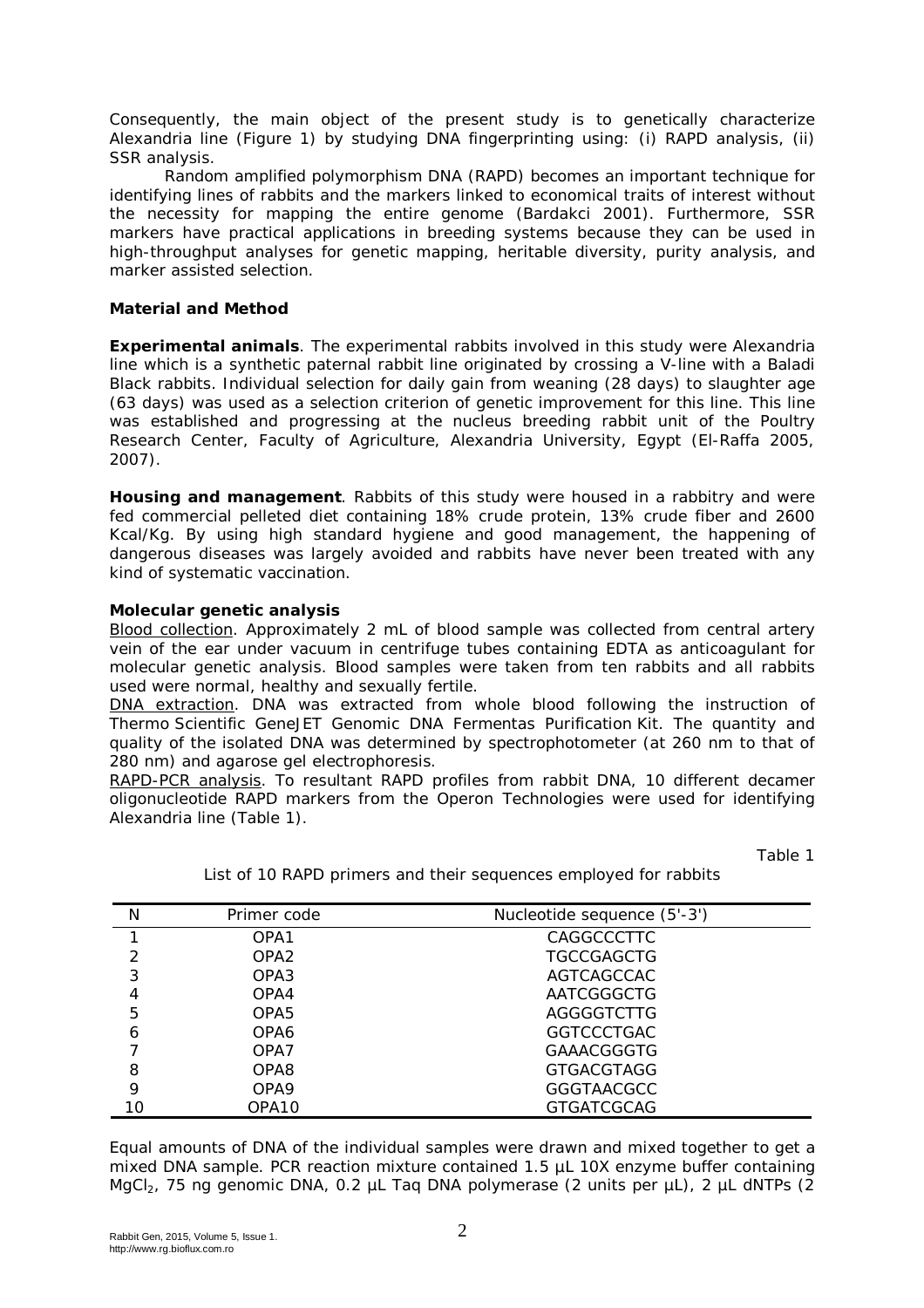mM), 0.5  $\mu$ L primer (10 pmol) and sdH<sub>2</sub>O was added to the mix to reach a total volume of 15.0 µL. Amplification of DNA fragments was carried out in Piko™ thermal cycler (Thermo Scientific). PCR program included three steps. Step 1, was an initial denaturation step at 94°C for 10 minutes. Step 2, was running 34 cycles, each starting with denaturation at 96°C for 30 seconds followed by annealing at 35°C for 30 seconds and lasted by extension at 72°C for 45 seconds. Step 3, was the final extension at 72°C for 5 minutes. Amplification results were separated on 1.5% agarose gel, stained with Ethidium Bromide and visualized under U.V. light.

*SSR-PCR analysis*. To resultant SSR profiles from rabbit DNA, 10 SSR primer pairs from Biosearch Technologies were tested (Table 2). Microsatellites were selected according to the number of alleles, the allele size and the chromosome localization. PCR reactions were set up in a 15  $\mu$ L of reaction volume containing 7.5  $\mu$ L of 2 $\times$  Thermo Multiplex PCR Master mix, 0.50 µL of 10 µM of each primer pair, 1 µL of DNA elutant ( $\sim$  20 ng) and 3.5 µL of DNase-free water. Samples were subjected to a PCR program consisted of an initial denaturation step at 5 minutes initial heat activation of Hot Start Taq DNA polymerase at 95°C, followed by 40 cycles of denaturation at 95°C for 30 seconds, annealing at 65°C for 30 seconds and extension at 72°C for 45 seconds with a final extension at 72°C for 5 minutes. Amplification was checked on 1.5% agarose gel.

Table 2

List of 10 SSR primers and their sequences employed for rabbits

| N            | Primer code    | Nucleotide sequence (5'-3') |
|--------------|----------------|-----------------------------|
| 1<br>ADL0112 |                | GGCTTAAGCTGACCCATTAT        |
|              |                | ATCTCAAATGTAATGCGTGC        |
| 2            | ADL0268        | CTCCACCCCTCTCAGAACTA        |
|              |                | CAACTTCCCATCTACCTACT        |
| 3            | ADL0278        | CCAGCAGTCTACCTTCCTAT        |
|              |                | TGTCATCCAAGAACAGTGTG        |
| 4            | <b>MCW0016</b> | ATGGCGCAGAAGGCAAAGCGATAT    |
|              |                | TGGCTTCTGAAGCAGTTGCTATGG    |
| 5            | MCW0123        | CCACTAGAAAAGAACATCCTC       |
|              |                | GGCTGATGTAAGAAGGGATGA       |
| 6            | MCW0165        | CAGACATGCATGCCCAGATGA       |
|              |                | GATCCAGTCCTGCAGGCTGC        |
| 7            | MCW0183        | ATCCCAGTGTCGAGTATCCGA       |
|              |                | TGAGATTTACTGGAGCCTGCC       |
| 8            | MCW0222        | GCAGTTACATTGAAATGATTCC      |
|              |                | TTCTCAAAACACCTAGAAGAC       |
| 9            | <b>MCW0248</b> | GTTGTTCAAAAGAAGATGCATG      |
|              |                | TTGCATTAACTGGGCACTTTC       |
| 10           | LE10234        | ATGCATCAGATTGGTATTCAA       |
|              |                | CGTGGCTGTGAACAAATATG        |

*Scoring and analysis of RAPD and SSR patterns*. The resolved DNA bands were documented and processed for data analysis. The amplified products were scored as 1 and 0 for presence and absence of bands (for RAPD) or alleles (for SSR) respectively. PCR bands separated on gels were calculated by analyzing gel profiles with GelAnalyzer software version 2010a.

**Results and Discussion**. Usage of biotechnology in rabbit's field can subscribe significantly to the development and enforcement of genetic improvement programs (El-Sabrout et al 2014). The study suggests that RAPD and SSR can be successfully utilized for detecting specific molecular genetic markers for rabbit's lines such as Alexandria line. These specific markers (fingerprints) providing an easy and rapid tools for characterization, identification and sustainable use of these lines in breeding programs. Molecular markers were used in the present study to obtain fingerprints for Alexandria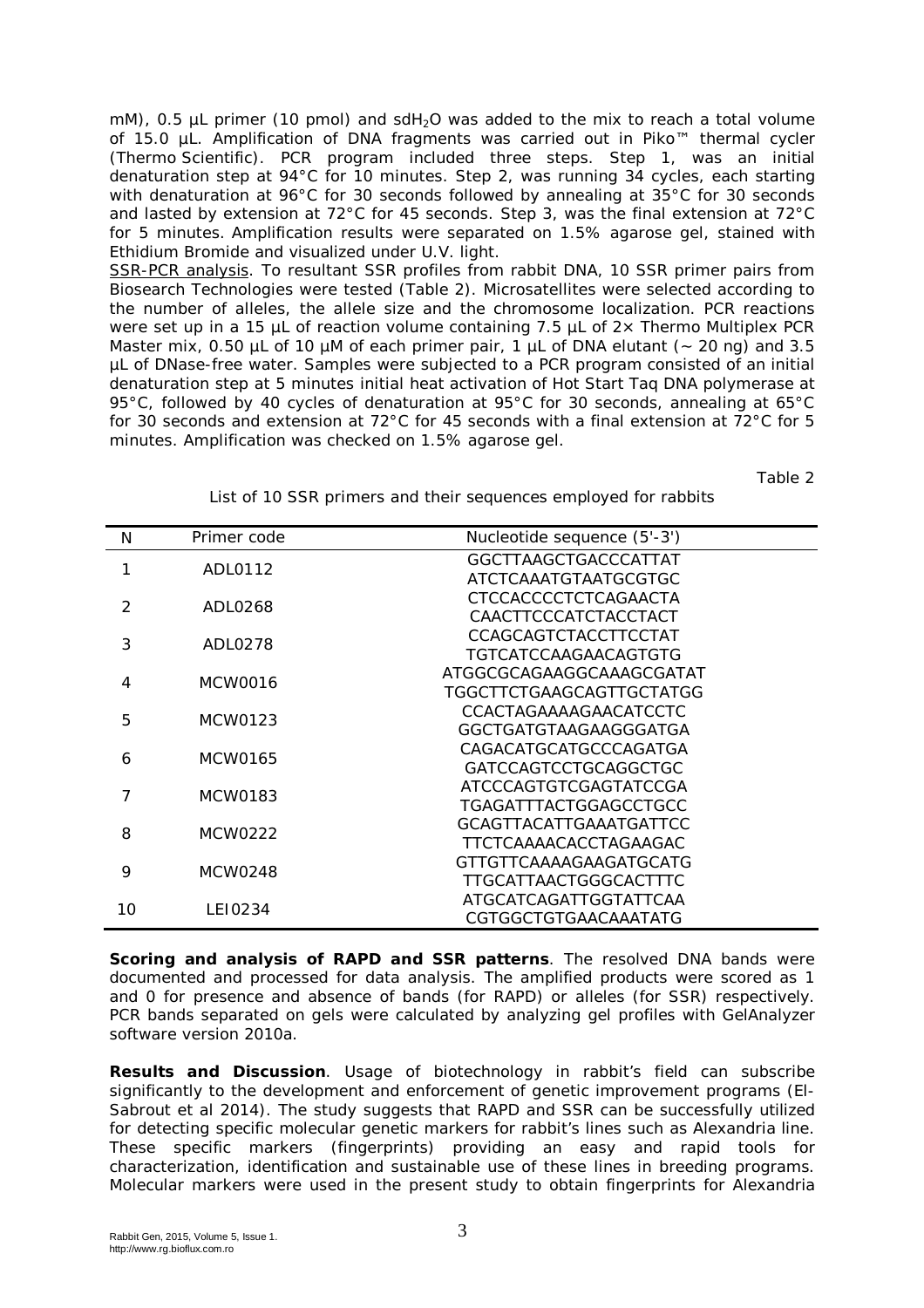line rabbits. Ten RAPD and SSR primers were used in this study to characterize Alexandria line. Seven out of ten RAPD primers (1, 3, 4, 5, 7, 9 and 10) were employed to assess Alexandria line genetically (Figure 1), while only four out of ten SSR primers (1, 2, 6, and 8) were employed (Figure 3).



Figure 2. Fingerprint of Alexandria line using 10 RAPD primers.



Figure 3. Fingerprint of Alexandria line using 10 SSR primers.

A total of 143 bands were detected. Alexandria non-specific RAPD markers were detected at MW ranged from 400 to 1800 bp, these markers were generated from primers (1, 3, 4, 5, 7, 9 and 10). The maximum number of fragment bands was produced by the primers 3, 4 and 5. While the results demonstrated that Alexandria specific SSR markers were detected at MW ranged from 550 to 950 bp, these markers were generated from primers (1, 2, 6, and 8). The results of present study can provide basic molecular information for future researches. These results indicated efficiency of RAPD and SSR techniques in the characterization of rabbit genotypes.

**Conclusions**. The use of highly discriminatory methods for the identification and characterization of genotypes is essential for rabbit protection and appropriate use. This study supplies comprehensive approaches for studying the genetically molecular characterization of Alexandria line rabbits which can help to the genetic develop of rabbits and showed that RAPD and SSR techniques are effective methods for detecting specific DNA markers in Alexandria rabbits. These markers are useful for estimating genetic distances and relationships among other rabbit's lines and productive traits.